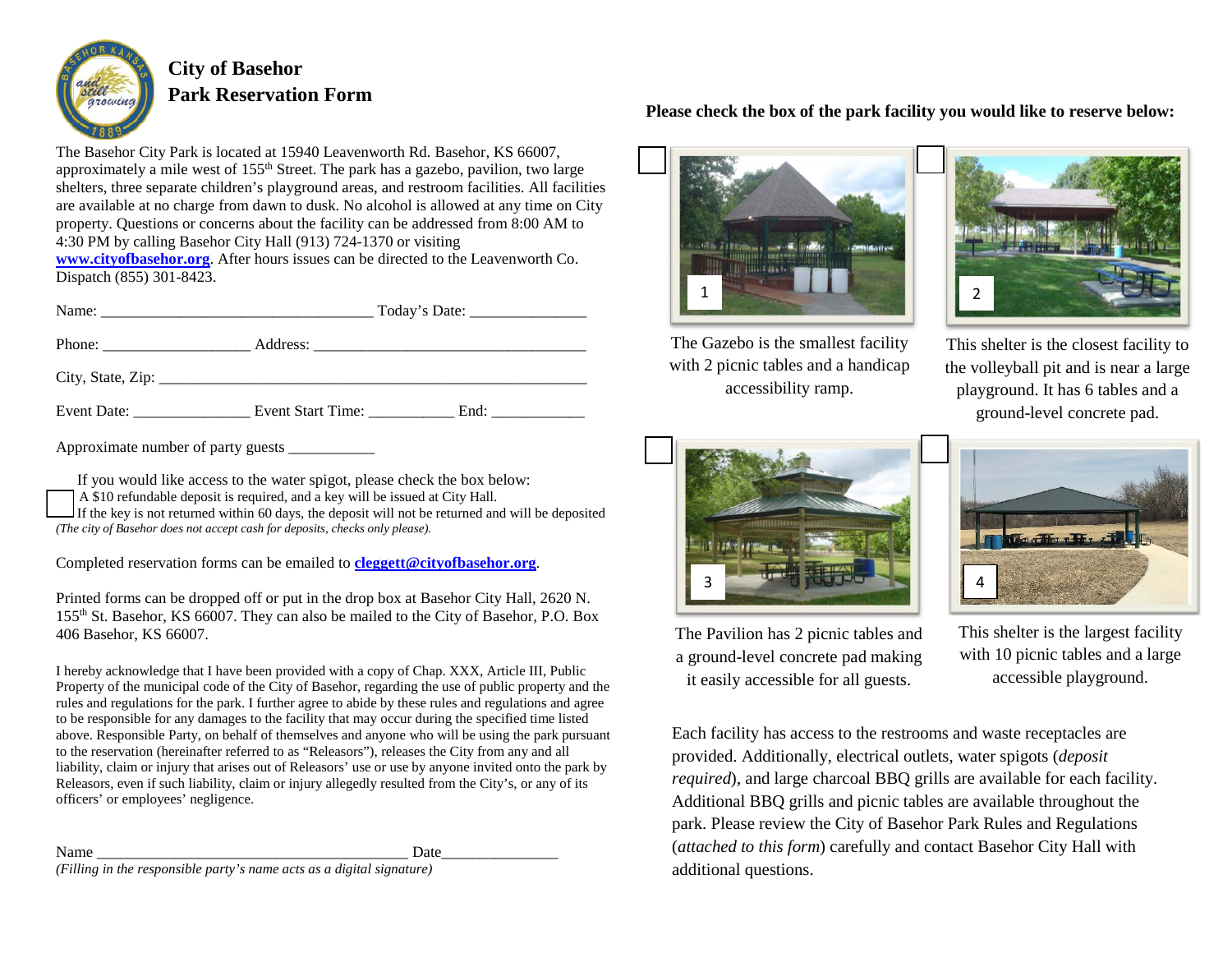# **City of Basehor Park Rules and Regulations**

## **Article III.**

#### **Sec. 30-56. – City laws extended to park.**

The laws of the city shall extend to and cover all city parks. (Code 1999, § 12-101)

#### **Sec. 30-57. – Police Jurisdiction over parks.**

The city shall have police regulations governing any public parks belonging to the city and the chief of police and law enforcement officers of the city shall have full power to enforce city laws governing city parks and shall maintain order therein.

(Code 1999, § 12-101)

#### **Sec. 30-58. – Damaging park property.**

It shall be unlawful for any person to willfully or wantonly remove, injure, tarnish, deface or destroy any building, walk, bench, tree or improvement or property of any kind belonging to any park owned by the city. (Code 1999, § 12-103)

#### **Sec. 30-59. – Dangerous weapons not allowed.**

Except as otherwise specifically provided in this section, it shall be unlawful for any person to discharge upon any park property any firearm or dangerous weapon, including, but not limited to, archery bows, crossbows, slingshots, BB guns, air guns, spring air guns, or any type of gun which uses any type of gas to propel a projectile. This section shall not apply to duly authorized law enforcement officers acting in their official capacity.

(Code 1999, § 12-104; Ord. No. 278, § 1, 7-17-1995)

#### **Sec. 30-60. – Vehicle Registrations.**

- (a) All motor vehicles operated within a city park shall be subject to all traffic ordinances and regulations of the city.
- (b) It shall be unlawful to operate a motor vehicle in a city park except upon established streets, roads, drives and parking lots.
- (c) It shall be unlawful for any person to park a motor vehicle in a city park except in an area designated for such purpose.
- (d) The speed limit for all vehicles driven within the boundaries of any city park is ten (10) miles per hour unless a lower speed is required by an existing special hazard or risk.

(Code 1999, § 12-105; Ord. No. 278, § 2, 7-17-1995)

## **Sec. 30-61. – Hunting.**

It shall be unlawful for any person to pursue, catch, trap, maim, kill, shoot or take any wildlife, either bird or animal, in any manner at anytime while in any city park. (Code 1999, § 12-106)

#### **Sec. 30-62. – Fires.**

It shall be unlawful for any person to build or kindle any fire in any city park except in the grills provided for that purpose by the city, and such fire must be extinguished by the person, persons or parties starting such fire immediately after use thereof.

(Code 1999, § 12-107)

#### **Sec. 30-63. – Camping prohibited.**

Overnight camping is hereby prohibited in city parks except by authorization of the city council. (Code 1999, § 12-108; Ord. No. 278, § 3, 7-17-1995)